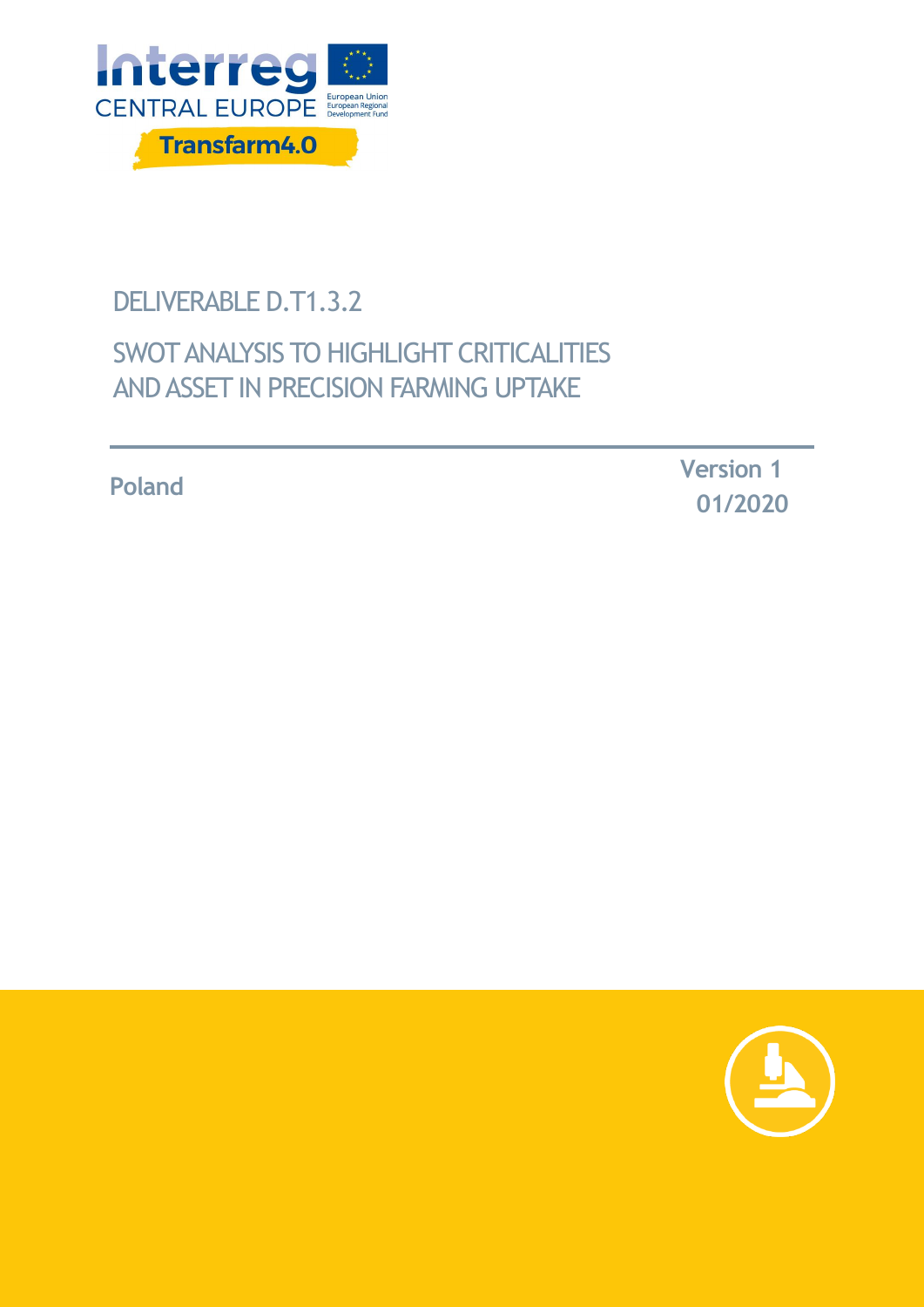



### **1. SWOT analysis – Poland<sup>1</sup>**

### **1.1. General Information**

According to Evenson and Pingala, around 1% of innovations come from the agricultural sector, while more than 80% of agricultural patents are supplied by other sectors, such as chemical, pharmaceutical or machinery. This is due to the specificity of manufacturing processes, the type of materials used and technology. Industry working for agriculture (e.g. production of new plant varieties, plant protection products and livestock breeds) participates in around 45% of agricultural R&D.

In 2017, out of over 1.4 million farms in Poland, only 15,470, i.e. only about 1% of all, were certified organic farms, and a further 4,787 farms were at that time in the transition to ecological activities19. These farms covered an area of over 380,000 hectares20, which is only about 2.6% of the total agricultural area. It should also be emphasized that the number of farms of this type has been decreasing for several years, which may indicate the existence of barriers to discouraging organic farming

High financial costs associated with the purchase of special equipment. In addition, farmers who undertake to implement these modern methods must constantly improve their knowledge in order to fully utilize the potential of precision farming. Precision farming in Poland is unfortunately still rare. This is connected not only with the garden of investments that need to be carried out, but also with the structure of Polish agriculture. In our country, crushing of farms is dominant, and precision farming is used in large-scale farms.

Innovative activity in Polish agriculture faces many barriers, including a fragmented agrarian structure, insufficient transfer of knowledge to farmers or low resource supply. Until now, most Polish farms have adopted a strategy of imitation (adaptation) of various types of innovation.

Supporters of precision farming are primarily less than 40 years old, have a university degree and cultivate over 200 hectares of land, and the provisions of national law changed in 2018, limiting the purchase of land by private individuals, foreign buyers, which causes a continuous increase in the area of farms.

<sup>1</sup> Provided from KIRG: Pawel Materka et.al. (2020)

-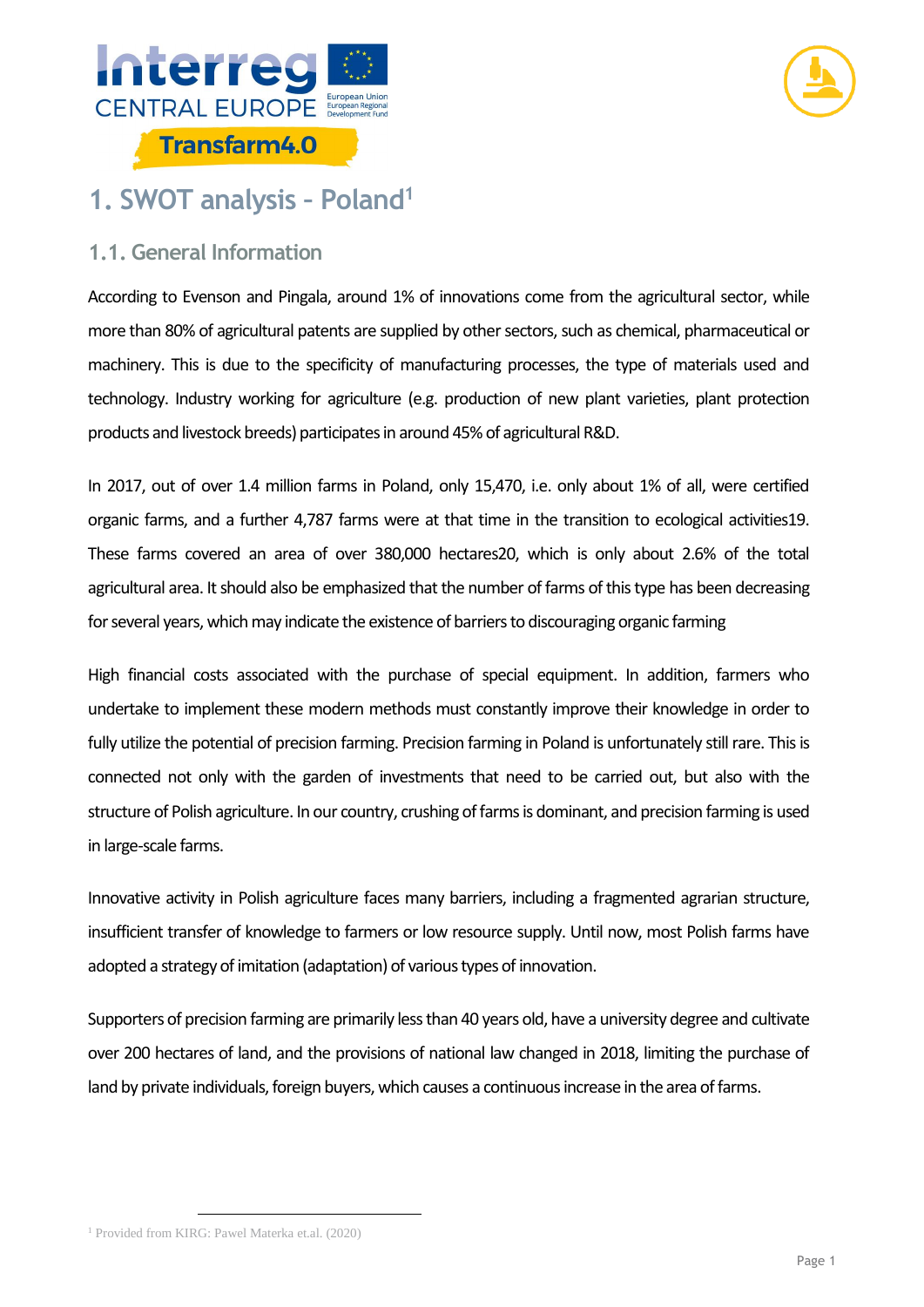



#### **1.2. Strengths**

The most important strengths supporting the use of PA for Polish agriculture are:

• relatively favorable age structure of rural population - a high percentage of young people, large concentrations of people in rural areas despite migration to cities

- low degree of specialization giving high flexibility in changing production direction
- relatively good soil condition in Poland
- progressive modernization of the processing sector and a large processing raw material base

• proximity of sales markets and the market of Eastern countries, the single European market, as well as experience gained in obtaining funds from structural funds and subsidies for agriculture.

An important form of educating farmers about PF are frequent agricultural fairs, exhibitions and workshops on precision farming.

Poland is in third place in Europe due to the share of agricultural area in the total area of the country. The countries ahead of Poland are France and Spain. This area is 18 608 thousand hectares, i.e. 56% of the entire country. Such a large surface area allows the land to be used less intensively as well as the use of environmentally friendly production methods.

Thanks to investments (including those co-financed from EU funds), the Polish food industry is one of the most modern in Europe, and companies can successfully compete with producers from other EU countries

One of the most advanced precision farming technologies is the possibility of applying variable doses of mineral fertilizers tailored to the soil conditions of a given field zone and plant nutritional requirements.

In connection with positioning by means of a satellite signal, application of a variable dose of pesticides based on application maps has become possible. Yield maps are also used to create fertilizer, seed and pesticide application maps.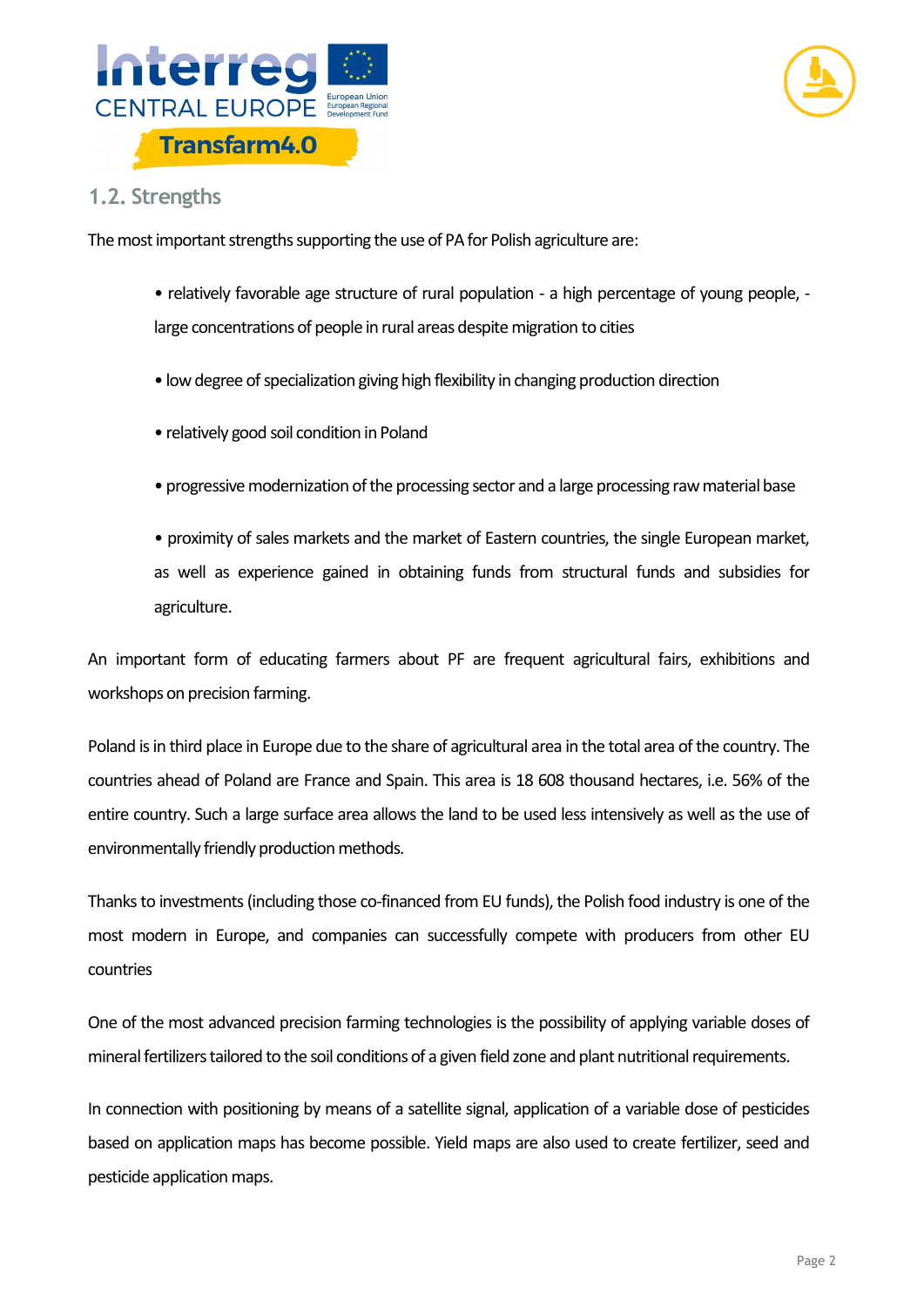



#### **1.3. Weaknesses**

Weaknesses of Polish agriculture are also a whole group of brokers of agricultural products and PA technologies delivered to the Polish market.

In Poland, the concept of precision farming is not often used, while young farmers are increasingly using new solutions. However, the agri-food sector is considered a sector with little innovation.

Statistically speaking, about 1.2 million farms (i.e. about 80% of the total farms with an area of more than 1 ha) do not have the capacity to restore and modernize their production potential, and so:

• The low quality of the education system is not conducive to the implementation of PF practice and the establishment of start-ups dealing with PF

• Currently, when competition in the market intensifies, innovation generation processes may prove to be a more effective strategy. They are more effective in the conditions of growing volatility of the environment, when market demand becomes more and more uncertain and competitors' actions more and more unpredictable. Research by Józwiak et al. 20 showed that about 38% of domestic farms with a size of 2 and more ESU has at their disposal permanent or periodic means for implementing various types of innovations. However, taking into account the total number of farms in the country with an area of 1 ha and more, this share is only 18- 19%. Potential innovators should be seen among these farms.

Direct payments are the most common type of support for agriculture in Poland. Every year, around 1.4 million farmers use them, 87% of farms over 1 ha use this form of assistance.

A large part of agricultural imports are products that are not cultivated in the country, and imported to supply the domestic market and for processing in the food industry and re-export as processed products. However, this does not apply to animal products, especially pigs and pork.

An important weakness of Polish agriculture is also the poor vertical and horizontal integration in the agrifood sector and low inclinations to joint actions, as well as the growing income disparities between small and large-scale farms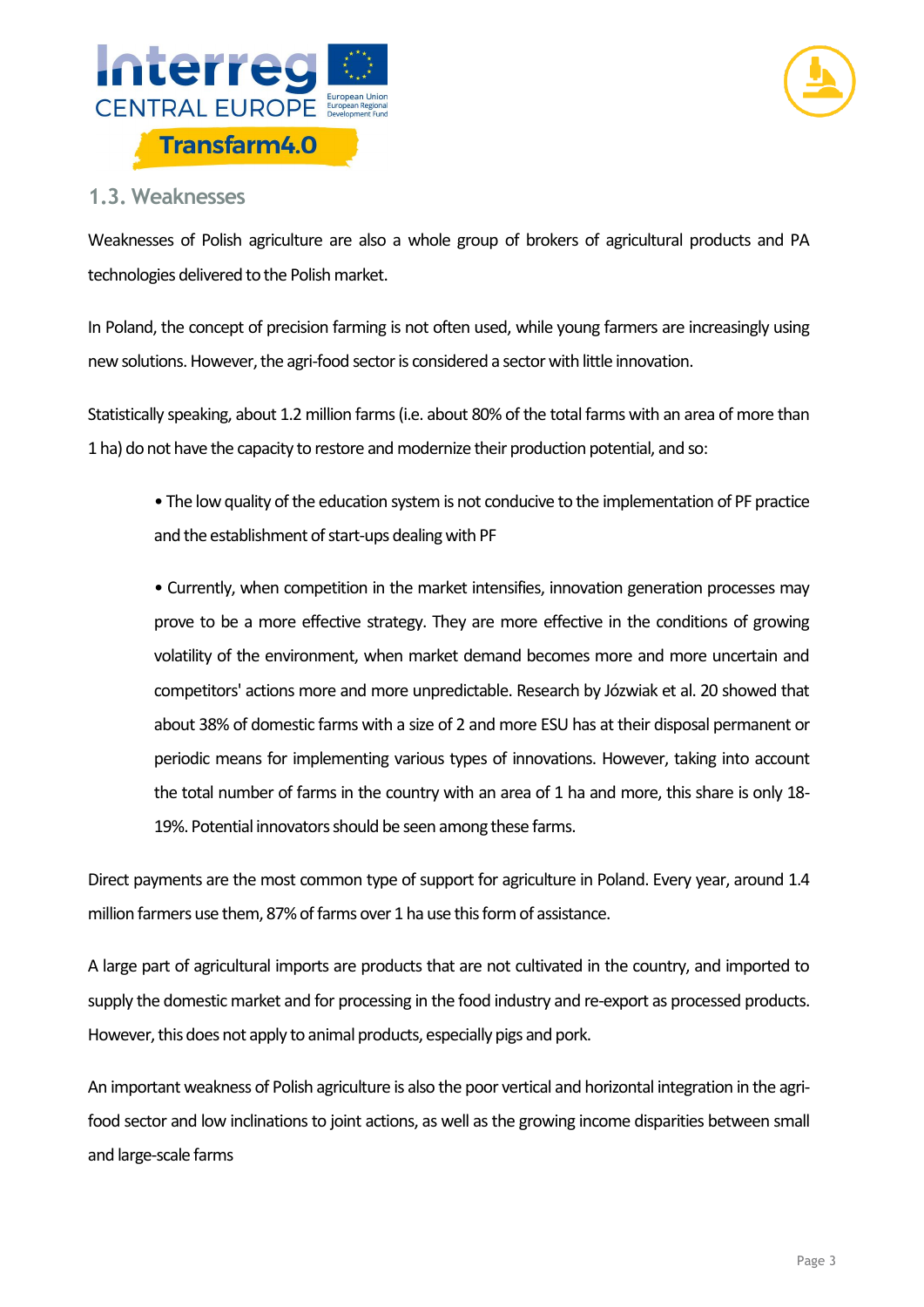



There are also not many producers and sellers of agricultural equipment, the latest technologies for farms in Poland are available, and a large number of interested parties could generate good competition in favor of the development and dissemination of new technologies.

### **1.4. Opportunities**

The main development opportunities of PF in Poland include:

- extending Polish agriculture to the Common Agricultural Policy (CAP) and structural funds, guarantees a departure from supporting production intensification and increasing the freedom to make production decisions
- development of non-agricultural activities in rural areas, support from structural funds for this type of activities, diversification of agricultural activities, a large internal market for
- rural areas associated with the potential increase in purchasing power,
- a large single EU market,
- changing the expectations of the population in the EU regarding the social functions of agriculture in favor of multifunctional agriculture,
- changing consumer expectations regarding production methods in favor of extensive, environmentally friendly, animal health and welfare
- preferences of Polish consumers towards Polish food
- gradual adaptation of EU technologies and management methods
- transfer of economic activity to rural areas
- opening of the JRE for Polish producers of organic, traditional and regional food.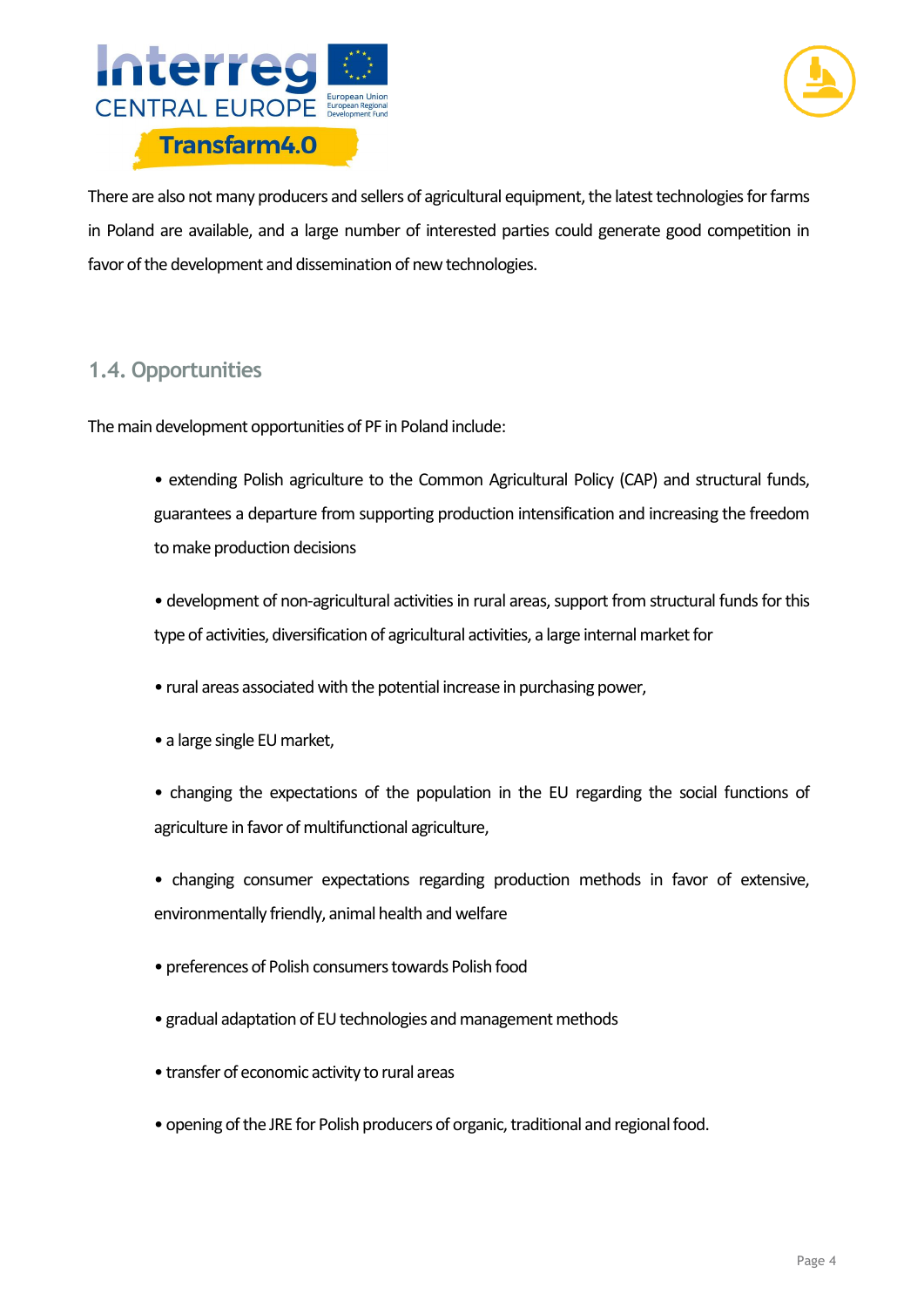



The profitability of applying PA technology increases with the passage of years after the adoption of the technology and this is beginning to be noticed by farmers who, thanks to EU subsidies, are increasingly willing to equip themselves with PF technologies.

The combination of direct payments and cross compliance requirements means that this form of support can fulfill a key role in providing basic public goods through sustainable management of agricultural land (preservation of landscape values, biodiversity, water availability, climate stabilization and air quality) or unrelated public goods with the environment (active in rural areas)

In addition to economic benefits, technologies are gaining popularity, including due to lower environmental impact and performance, and:

- limited to the necessary minimum of concentrated fertilizers and plant protection products
- increasing plant yielding by introducing precision fertilization
- reduction of environmental contamination by means of sustainable development
- lower financial outlays for agrotechnical operations and improvement of the efficiency of using the means of production
- faster and more efficient field work and increased productivity of people and machines
- the possibility of carrying out agro-technical procedures not depending on the weather conditions
- preparing accurate data on the size and quality of crops
- the possibility of saving the cropland's efficiency and profitability in an easy way
- easier and more effective management of the farm
- improving management and working conditions on the farm
- reduction of production costs
- optimization of agricultural produce quality